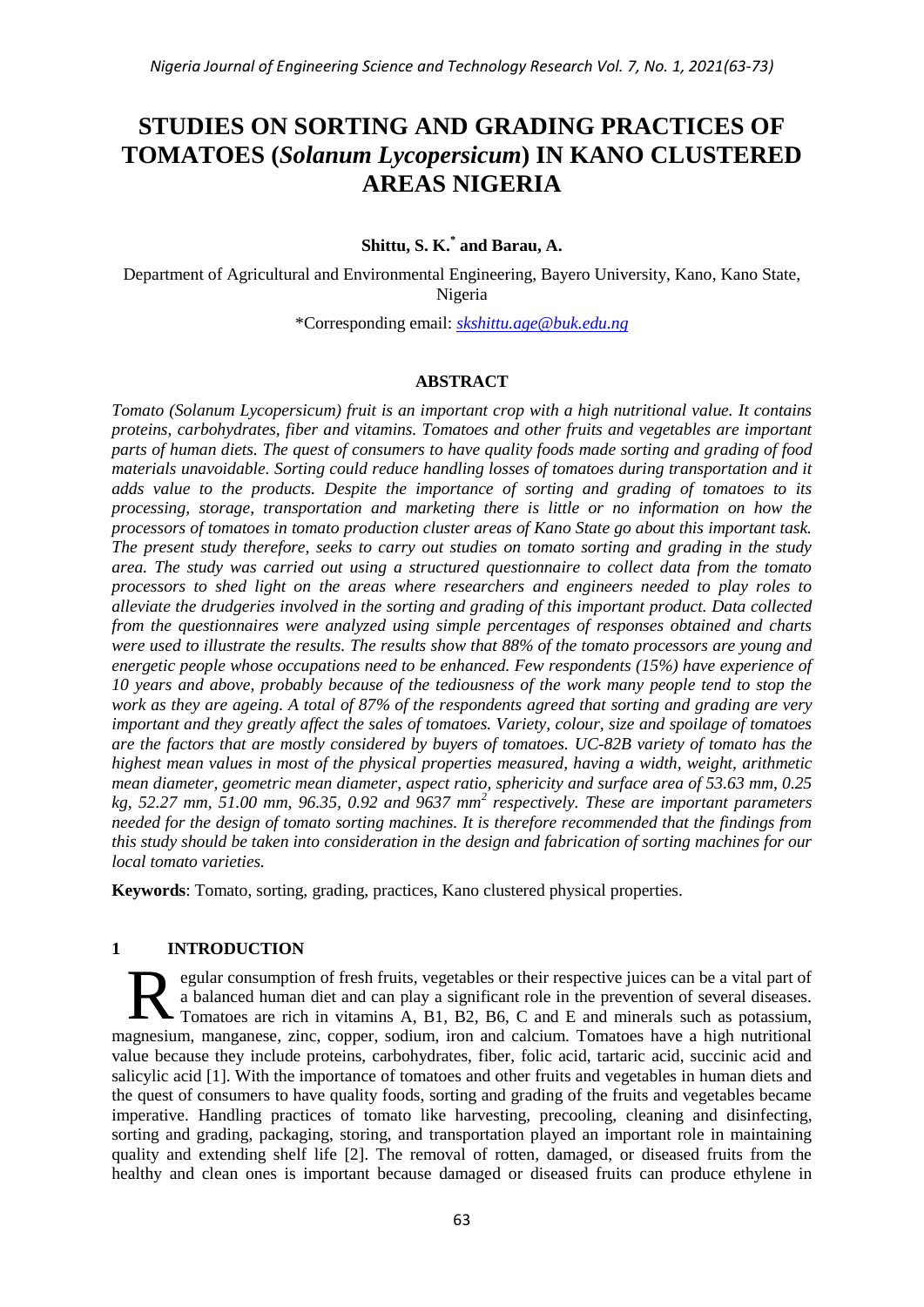substantial amounts which can affect the adjacent fruits [3]. Sorting based on colour or maturity stage helps to eliminate overripe fruits which will easily produce ethylene to hasten the ripening process in the whole lots. Tomato fruits are generally sorted on basis of size, shape colour and firmness to different grades. Graded fruits are more welcome in the export market. Sorting could reduce handling losses during transportation. The need to be responsive to market demand places a greater emphasis on quality assessment, resulting in the greater need for improved and more accurate grading and sorting practices [4]. The grading and sorting of fruits is a prerequisite and vital step in the processing of fruits. This could be accomplished by various methods and principles. The operation has to be completed very accurately causing minimum damage to the fruits. Grading is the process of categorizing materials according to their quality only. While sorting is the process of categorizing materials based on different properties of the material, quality inclusive. Hence, grading is a subset or a type of sorting. Sorting means separating the products by variety, size, colour, quality etc, so that the set of fruit resulting presents uniformity [5]. The sorting of fruits and vegetables is one of the most important process in fruit production, and this process is typically performed manually in most countries [6]. [2] noted that, commercial producers of tomatoes normally use sophisticated systems that require precise sorting and grading standards for their produce. While, small-scale producers and retailers in developing countries in contrast may not use written down, grading and sorting standards; however, the product must still be sorted and sized to some degree before selling or processing it. Mechanical sorting and grading of fruits and vegetables are not that common in Nigeria except probably in few large processing firms. Manual sorting and grading are more popular and it is usually carried out by operators who considered several grading factors and fruit are separated according to their physical quality. Tomato graders in developing countries as labourers who use only eyes inspection and experience in sorting out the good tomatoes from the lot and their experience of many years in the tomato work give a grader professionalism in the job [7]. Even with experience, human operations may be inconsistent, boredom, less efficient and time-consuming. The physical and mechanical properties of tomato fruits are very pertinent and crucial in the design of mechanised equipment for harvesting, cleaning, sorting, grading, storing and packaging for transportation from farms to processing plants or market places [8]. Despite the importance of sorting and grading of tomato to its processing, storage, transportation and marketing there is little or no information on how the farmers in the study area go about this important task. The present study therefore, seeks to: 1) Carry out studies on the tomato sorting and grading practices at Kwanar Gafan in Garun Mallam LGA and Liberia Market in Dambatta- Makoda LGAs tomato production cluster in Kano State. 2) Determine some physical properties of local varieties of tomatoes pertinent to sorting and grading of tomatoes. This is expected to shed light on the areas where researchers and engineers needed to play roles to alleviate the drudgeries involved in the process of this important product.

# **2 MATERIALS AND METHODS**

# **2.1 Tomato Sorting and Grading Practices in the Study Areas**

The study on the tomato sorting and grading practices in the study areas was carried out using a structured questionnaire. Figure 1 presents the map of Kano State showing the various local government areas. The shaded portions are the tomato production clusters in Kano state, Nigeria. For the present study, Kwanar Gafan in Garun Mallam LGA and Liberia Market in Dambatta- Makoda LGA of Kano state were selected because they are the tomato production clusters areas where experience tomato processors who carryout sorting and grading are concentrated. The study was carried out using a structured questionnaire to collect data from the tomato processors. The focus of the questionnaire includes years spent in sorting tomatoes, sorting techniques used, factors considered when sorting, quality factors desired by buyers, cost of sorting, time of sorting and difficulty/fatigue associated with the sorting. In each of the markets, twenty-five (25) processors were randomly selected. A total of fifty (50) questionnaires were used. Data collected were analyzed using simple percentages of responses obtained and charts were used to illustrate the results.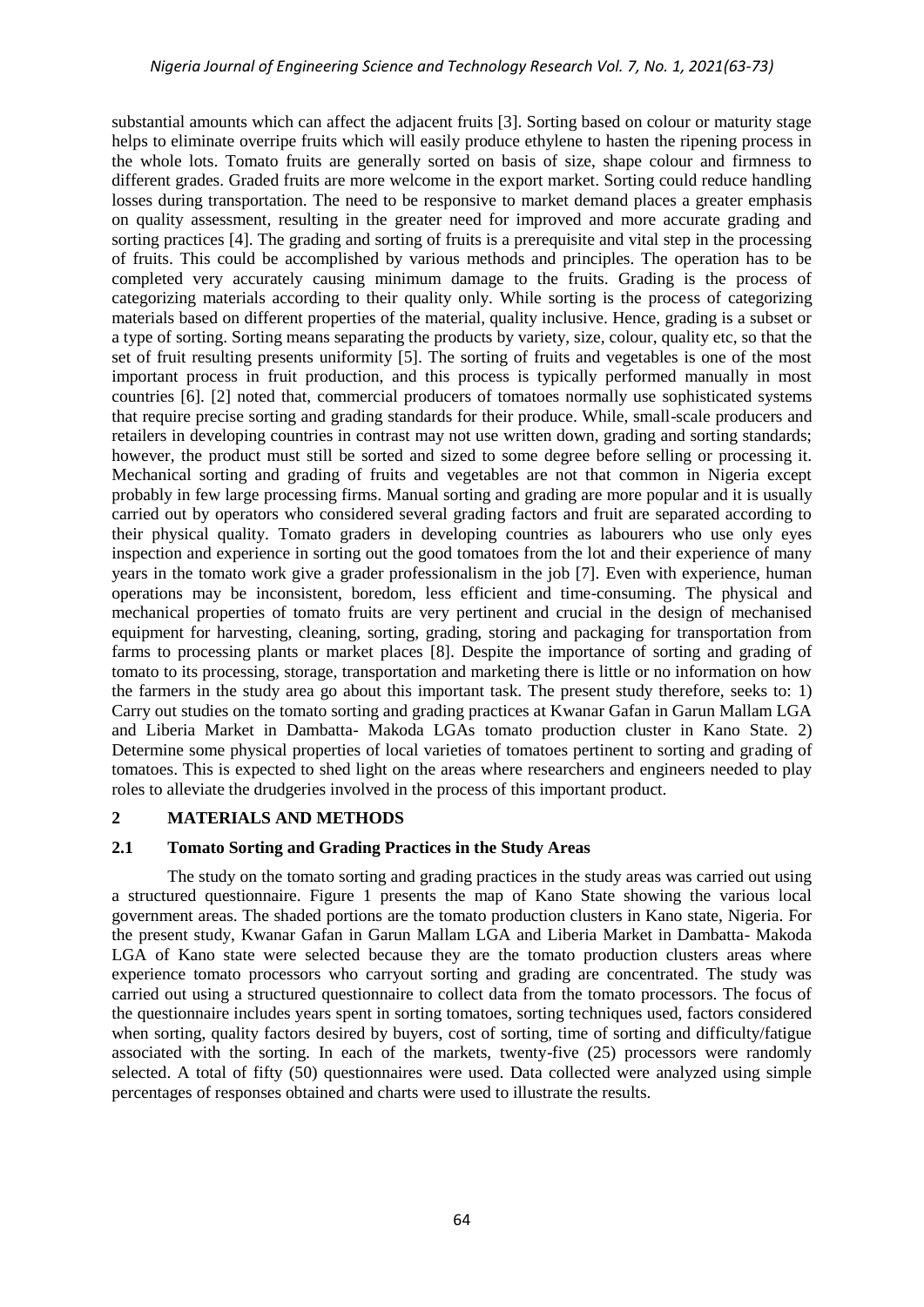

Figure 1. Map of Kano showing Local Government Areas [9]

# **2.2 Physical Properties of Local Varieties of Tomatoes**

The physical properties of local varieties of tomatoes that are pertinent to the sorting and grading of the products were determined using the methods described by [8, 10, 11].

# **2.2.1 Sample preparation**

30 kg each of three varieties of tomatoes Roman VF, UC-82B and Divar which is readily available varieties of tomatoes was purchased from Centre for Dryland Agriculture "CDA's Fresh from the Farm" a fruits and vegetable outlet on the New site campus of Bayero University Kano (BUK), Nigeria. 50 samples were randomly selected from the lots. The samples were washed and drained. Experiments for the physical properties were done in the Processing Laboratory of Agricultural and Environmental Engineering BUK. The three linear dimensions, the length (L), the width (W), and the thickness (T) were measured directly by the use of Vernier Calipers (Mitutoyo 530-119). The following physical properties (arithmetic mean diameter  $(D_a)$ , geometric mean diameter ( $D_g$ ) aspect ratio ( $R_a$ ) sphericity (S) and surface area ( $S_f$ ) were calculated from the linear dimensions of the fruits using Equations 1-5 respectively [8, 10, 11].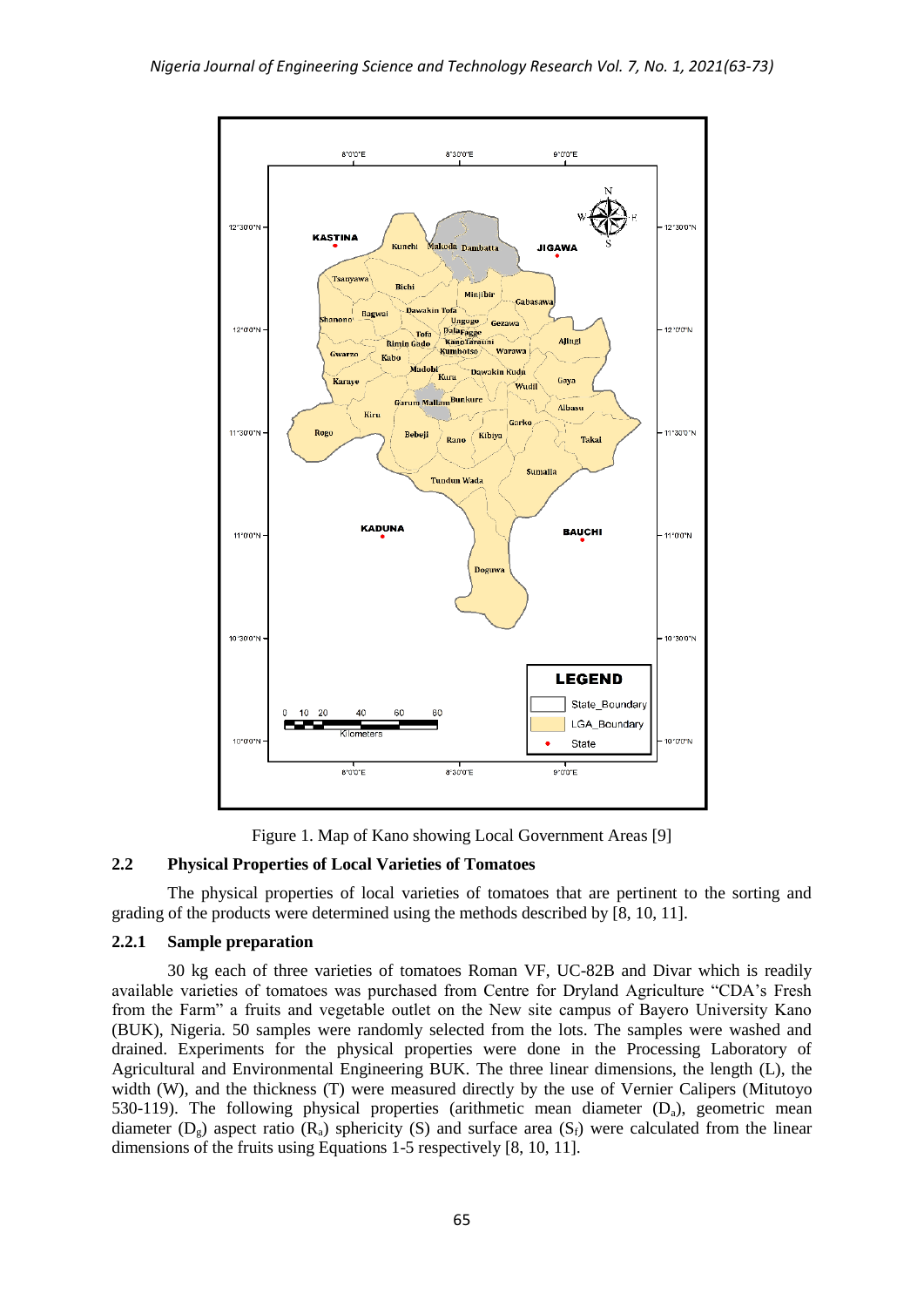$$
D_a = \frac{L + W + T}{3} \tag{1}
$$

$$
D_g = (L \times W \times T)^3 \tag{2}
$$

$$
R_a = \frac{W}{L} \tag{3}
$$

$$
S = \frac{D_g}{L} \tag{4}
$$

$$
S_f = \pi (D_g)^2 \tag{5}
$$

#### **3 RESULTS AND DISCUSSION**

Table 1 presents the frequencies and percentages of respondents to various questions asked during the study.

| S/N              | Questions                                        |                    | Frequencies      | Percentages      |
|------------------|--------------------------------------------------|--------------------|------------------|------------------|
| 1.               | Age of respondents                               |                    |                  |                  |
|                  |                                                  | Below 20 years     | 14               | 29               |
|                  |                                                  | $20-40$ years      | 29               | 59               |
|                  |                                                  | Above 40 years     | 13               | 13               |
| 2.               | Years of experience in<br>sorting tomatoes       | 1-4 years          | 24               | 47               |
|                  |                                                  | 5-9 years          | 19               | 38               |
|                  |                                                  | 10 years and above | 7                | 15               |
| 3.               | Importance of sorting<br>and grading of tomatoes | Very important     | 44               | 87               |
|                  |                                                  | Important          | 5                | 10               |
|                  |                                                  | Not very important | 1                | 3                |
| $\overline{4}$ . | Methods of sorting                               | Manual             | 50               | 100              |
|                  |                                                  | Machine            | $\boldsymbol{0}$ | $\boldsymbol{0}$ |
| 5.               | Parts of body ache                               | Waist              | 40               | 80               |
|                  |                                                  | Back               | 38               | 76               |
|                  |                                                  | Eyes               | 10               | 20               |
|                  |                                                  | Hands              | 25               | 50               |
| 6.               | Factors considered in<br>sorting                 | Variety            | 4                | 8                |
|                  |                                                  | Colour             | 22               | 44               |
|                  |                                                  | Size               | 14               | 28               |
|                  |                                                  | Spoilage           | 10               | 20               |
|                  |                                                  | Others (specify)   | $\boldsymbol{0}$ | $\boldsymbol{0}$ |
| 7.               | Varieties of Tomato<br>grown                     | Roman VF           | 32               | 64               |
|                  |                                                  | <b>UC 82-B</b>     | 13               | 26               |
|                  |                                                  | Others             | 5                | 10               |

Table 1. Frequencies and percentages of respondents to various questions

# **3.1 Age of respondents**

Age is very important in agricultural production because it determines the physical strength of the farmer. Also, the young people tend to withstand stress and put more time in various farming operations, this will likely increase output. Figure 2 presents by percentage the age distribution of the respondents in the study area.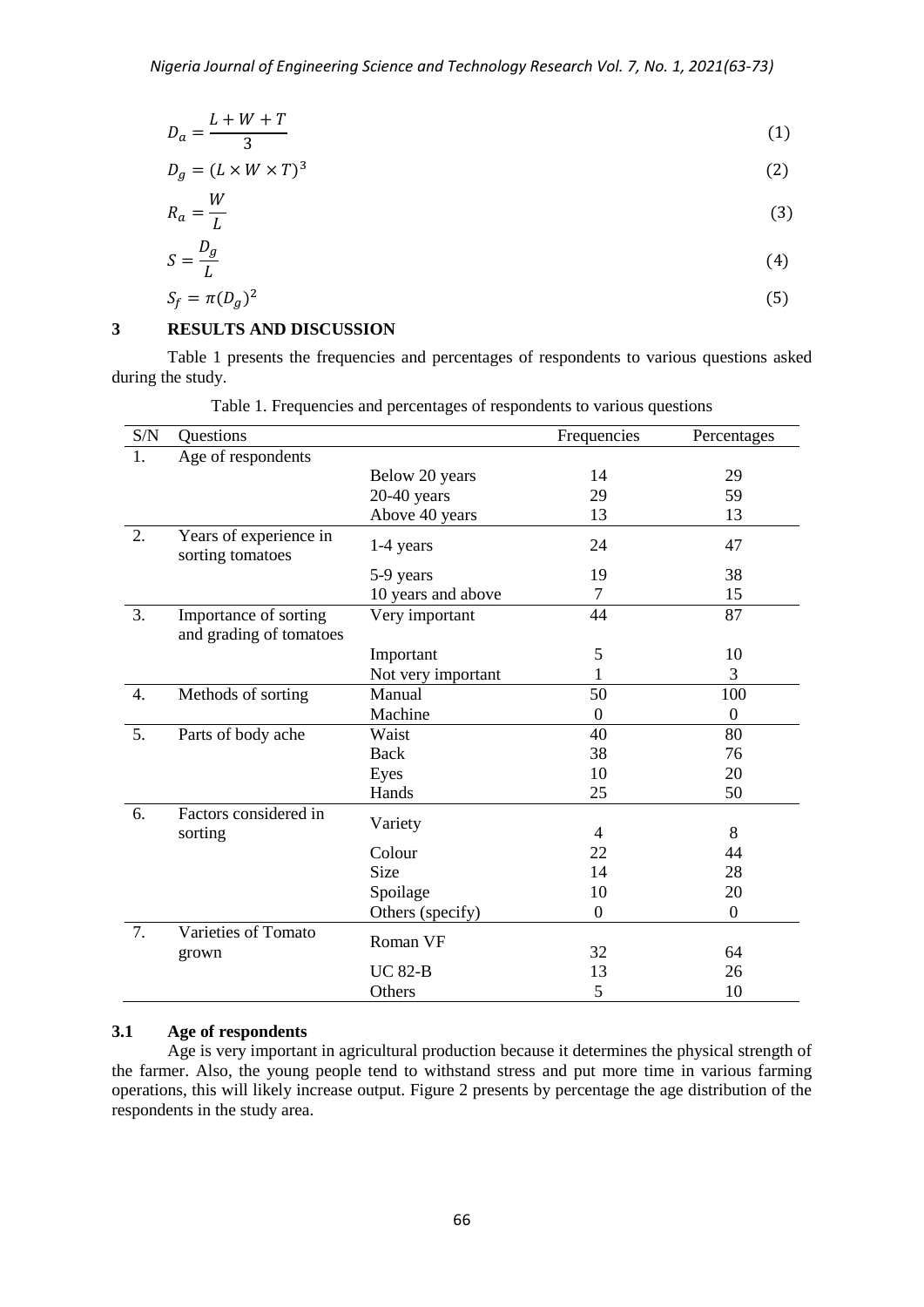

Figure 2. Age distribution of the respondents

From the 50 respondents interviewed, the results show that 29% of the respondents are below 20 years old, 59% are in the age range of 20-40 years and 13% are above 40 years of age. It can therefore be deduced that the majority (about 88%) of the tomato processors are young and energetic people.

# **3.2 Years spent sorting tomatoes**

Figure 3 maps the percentage of respondents to the years of experience in tomato sorting in the study areas.



Figure 3. Years spent sorting of tomatoes

The results obtained showed that the processors with plenty of years of experience are fewer. Processors with experience of 1-4years are 47%, processors with experience of 5-9years constitute 38% and processors with experience of 10years and above are 15%. The results show that few respondents have experience of 10 years and above in the study areas. This is probably because of the tediousness of the work many people tend to stop the work as they are ageing. It shows that the work is for vibrant young people who can withstand the stress involved. Therefore, attempts to develop an automatic sorting machine will be highly supported.

# **3.3 Effect of sorting and grading on the sales of tomatoes**

Figure 4 shows the opinions of the tomatoes processors on the effect of sorting and grading on the sales of tomatoes.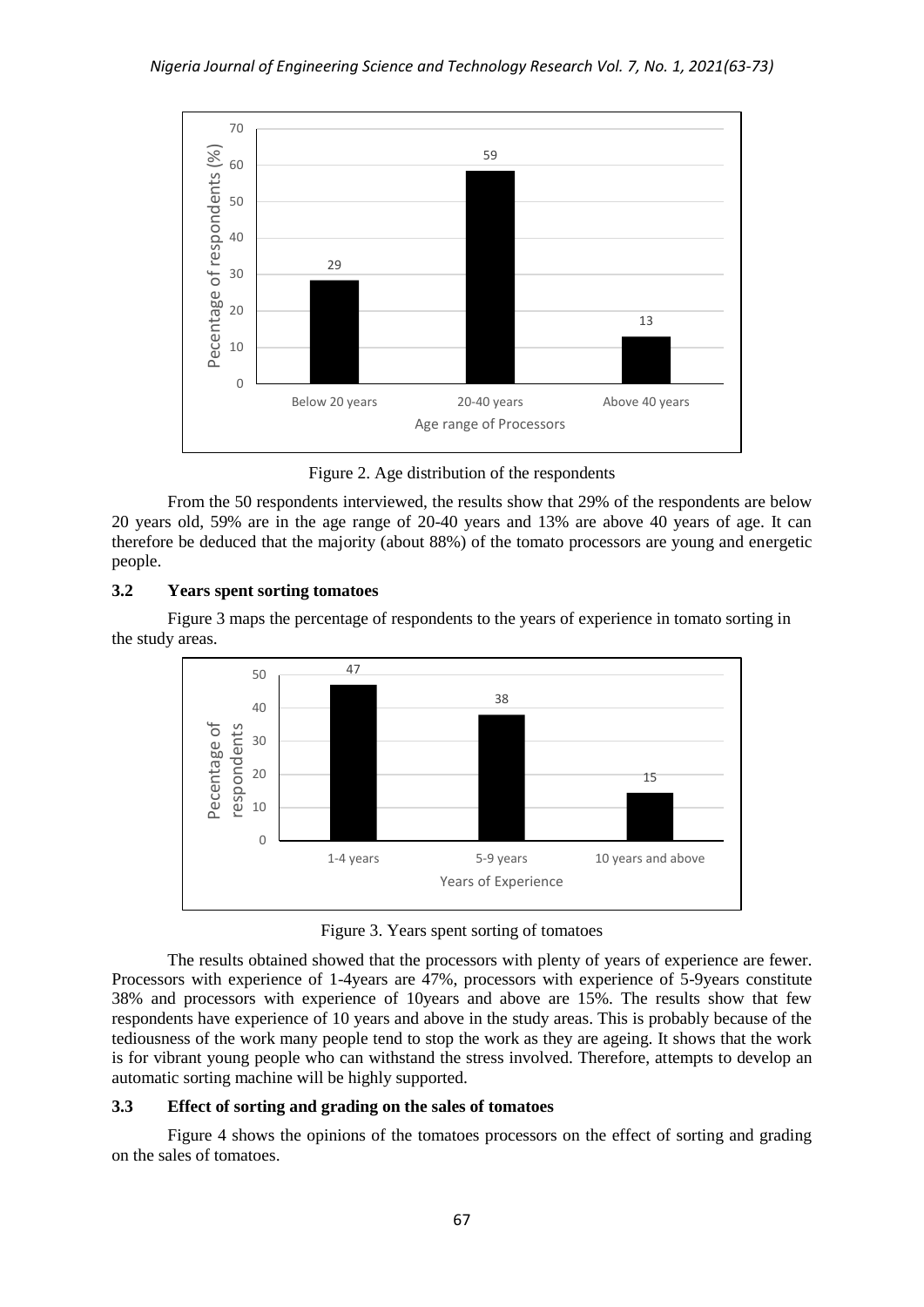

Figure 4. Effect of sorting and grading on the sale of tomatoes

In Figure 4, the outcome from the 50 respondents show that 87% of the respondents agreed that sorting and grading are very important and they greatly affect the sales of tomatoes, while 10% of the respondents opined that sorting and grading slightly affect the sales of tomatoes and 3% says sorting and grading does not affect the sales of tomatoes. It is therefore evident that majority of the respondents understood the importance of the operation. The majority of the respondents realized that sorting and grading of tomatoes add value to the products and gives the customers confidence in buying the products.

# **3.4 Method of sorting and fatigue**

All the respondents in the study area use the manual method of tomatoes sorting and no single machine sorting mechanism is found in the areas. The respondents unanimously agreed that there is fatigue during the sorting operation. This is because the operation required fully both the physical and the mental attention of the sorter.

# **3.5 The parts of the body that hurts most when sorting**

Body pain is a major difficulty faced during the manual sorting and grading of fruits and vegetables that require the attention of researchers. Figure 5 presents the charts showing the different parts of the body that hurts during the sorting and grading of tomatoes.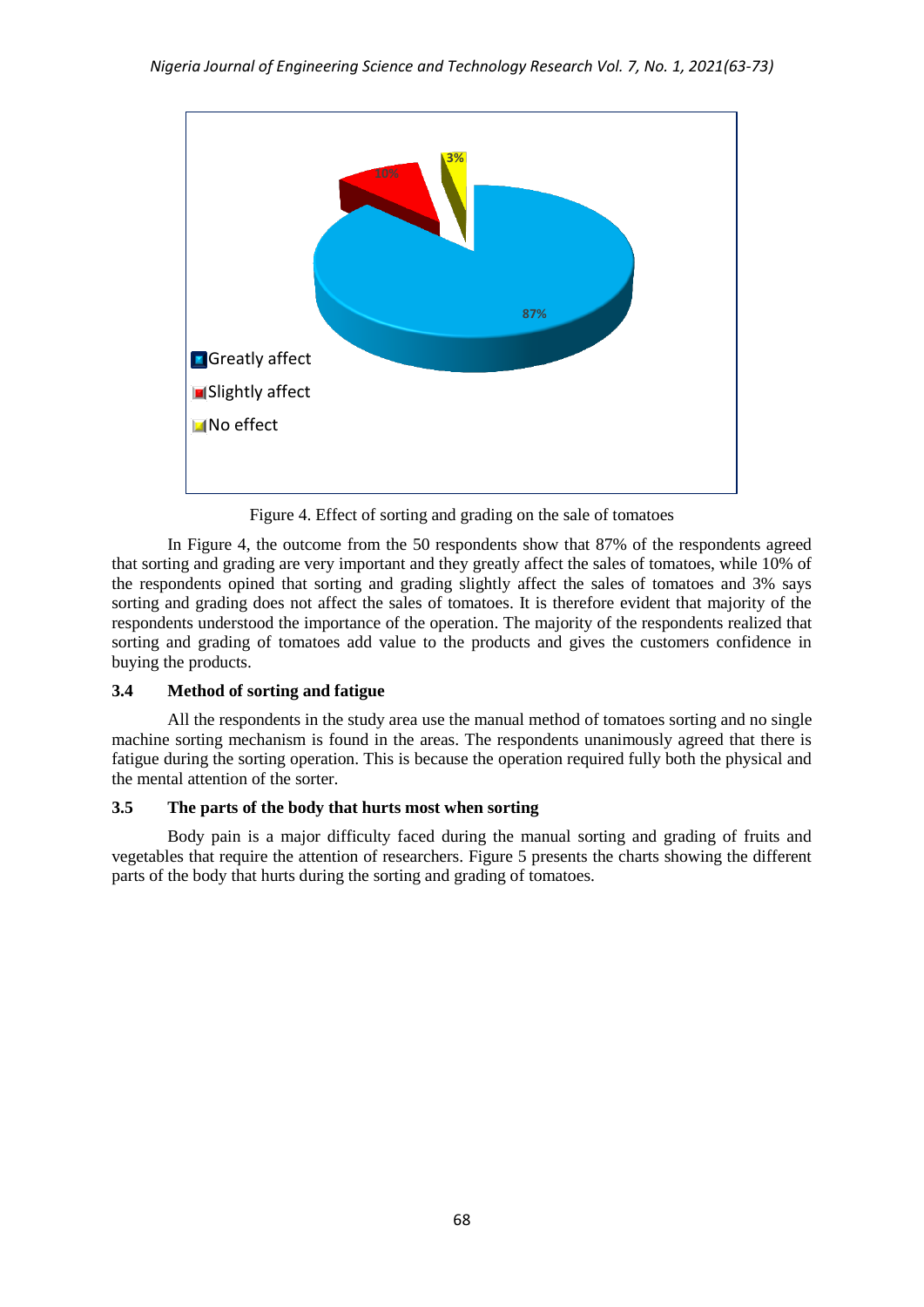

Figure 5. Parts of the body aches during sorting and grading of tomatoes

Noting that most of the respondents experienced hurts in more than one part of their body at the same time during sorting operations. The results show that 80% of the respondents experience waist pains, 76% experience backaches, 20% experience eyes fatigues and 50% experience hand pains during sorting. It can be deduced that waist pains and backache are the most critical parts of the body that hurts during the sorting and grading of tomatoes. It can therefore be concluded that sorting and grading machine which can sort and grade fruits and vegetable with little human efforts will go a long way in alleviating the process. And the ergonomics design of the machine should take the wait and back comfort of the operator into consideration.

#### **3.6 Duration of sorting tomatoes**

Figure 6 shows the average time taken for sorting tomatoes during glut and lean production periods for different sizes of baskets.



Figure 6. Average time of sorting tomatoes at glut and lean production periods

The sorting time ranged between 8-25 minutes and 12-35 minutes for the glut and lean period respectively. The results show that the sorting time of tomatoes increases with the increase in the size of the basket, and the sorting time was found to be more during the scarcity period than at glut. This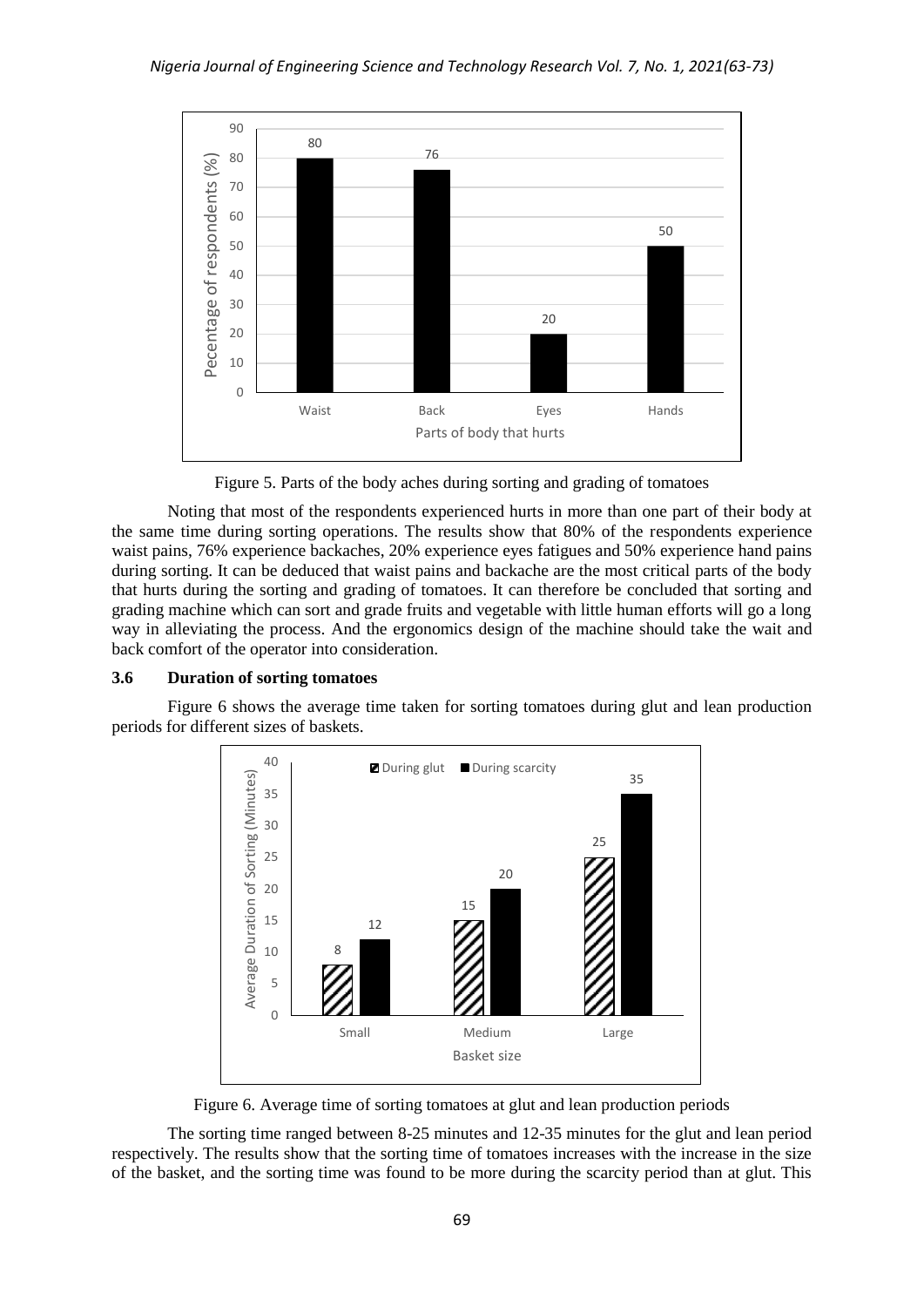can be as a result of plenty of bad tomatoes present in the lots during the lean period that required to be scrutinized. Hence, the work is more demanding and required more time. Therefore, interventions such as sorting machines are needed in the industry to ease the process.

#### **3.7 Cost of Sorting Tomatoes**

The costs in Naira of sorting tomatoes during the glut and lean production periods are presented in Figures 7.



Figure 7: Cost of sorting tomatoes at glut and lean periods

The costs ranged between  $\text{\#}50$  to  $\text{\#}400$  and  $\text{\#}200$  to  $\text{\#}600$  for glut and lean periods respectively. The results show that the cost increase with the size of baskets and the cost of sorting during the lean period is higher than the cost of sorting during the glut period. Mean costs of sorting tomatoes were  $\mathbb{N}125$ ,  $\mathbb{N}300$  and  $\mathbb{N}525$  for small (20 kg), medium (45kg) and large (65kg) baskets respectively. The higher cost of sorting during the lean period of tomatoes can be ascribed to the difficulty of the work and the lack of labour to do the sorting at that time.

#### **3.8 Factors consider most in purchasing tomatoes**

The responses on the various factors put into consideration by buyers of tomatoes in the market are presented in Figure 8.



Figure 8. Factors considered for sorting tomatoes buyers

The study shows that variety, colour, size and spoilage of tomatoes are the factors that are considered by buyers of tomatoes. The results show that 8% of the respondents considered variety of tomatoes, 44% considered colour of tomatoes, 28% considered the size of tomatoes and 20% considered spoilage of tomatoes. This shows that colour, size and spoilage of tomatoes are very important factors to be considered by tomato processors and engineers who are interested in designing sorting and grading mechanisms for the product.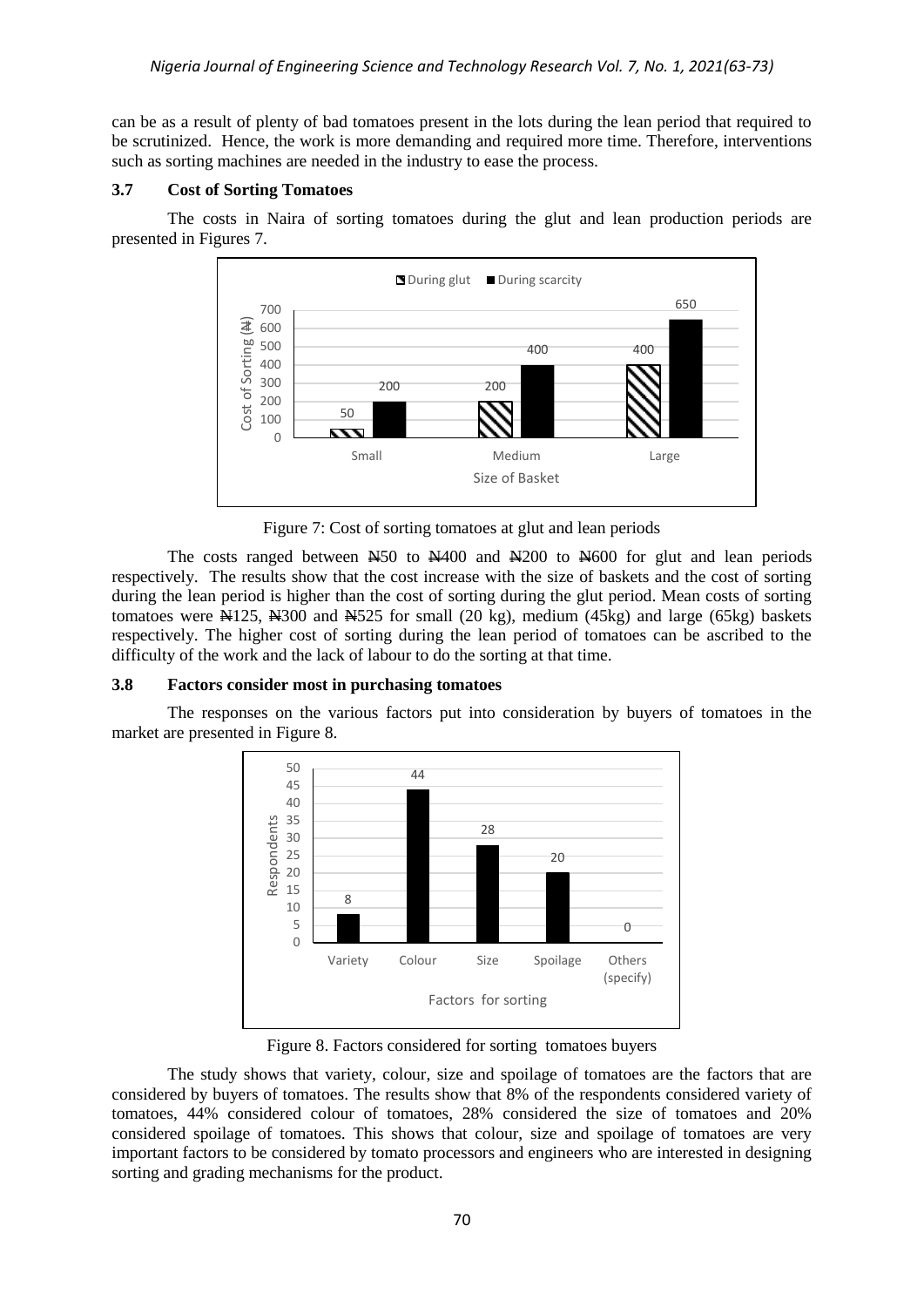#### **3.9 Varieties of tomatoes**

Figure 9 presents the varieties of tomatoes mostly grown in the study area. The results show that, 64% grow Roman VF, 25% grow UC 82-B and 11% grow other varieties of tomatoes.



Figure 9. Varieties of tomato grown

The other notable types of varieties grown in the area are; Capullal (Cocktail), Capullal (Beef) and Divar. The study revealed that Roman VF is the highest grown tomato variety in the area. This is may be because Roman VF is more tasty and the habitat likes tasty foods. Therefore, in the design of processing equipment such as sorting and grading machines for tomatoes in this area, properties of Roman VF variety and UC 82-B should be given consideration.

# **3.10 Physical Properties of Local Varieties of Tomatoes Pertinent to Sorting and Grading**

Using 50 samples each, the physical properties of three varieties of tomatoes (Roman VF, UC-82B and Divar) available locally were determined and presented in Table  $2 - 4$ . It is evident that the Roman VF has the highest mean length of 62.63 mm this is followed by Divar (57.89 mm) and UC -82B (50.90 mm) has the lowest mean length of fruits. The mean length of fruits in this study is close to the 50.45 mm length of fruit obtained for red tomato fruits but less than 70.73 and 74.53 mm obtained for yellow and green tomato fruits respectively [8]. The results revealed that the Divar has the highest mean thickness of 43.29 mm the next in thickness is UC -82B (38.03 mm) and Roman VF (19.69 mm) has the least mean thickness of fruits. Thickness obtained for Divar is less than 56.12 mm measured for Riogrand tomato. While the thickness of Orbana tomato and that of Cherry tomato are very similar to those of UC -82B and Roman VF tomatoes respectively [11]. The results showed that the UC -82B has the highest mean values in most of the physical properties studied. UC-82B has the highest width, weight, arithmetic mean diameter, geometric mean diameter, aspect ratio, sphericity and surface area with 53.63 mm, 0.25 kg, 52.27 mm, 51.00 mm, 96.35, 0.92 and 9637 mm<sup>2</sup> respectively. The mean values here were within the range of those obtained for Riogrand, Orbana and Cherry tomatoes [11]. This implies that sorting and grading machine designed with the dimensions of the aforementioned foreign tomatoes varieties can also work for UC -82B tomatoes variety. Postharvest processing of the tomato such as sorting, grading packaging and transportation required most of the parameters determined for effective system operations. The mean values of dimensions are employed for the size of the aperture required for machines needed for separating and also for producing boxes meant for handling and transporting the product. The aspect ratio and sphericity describe the shape of the fruits. This information helps to describe the type of movement that the fruits can exhibit during processing.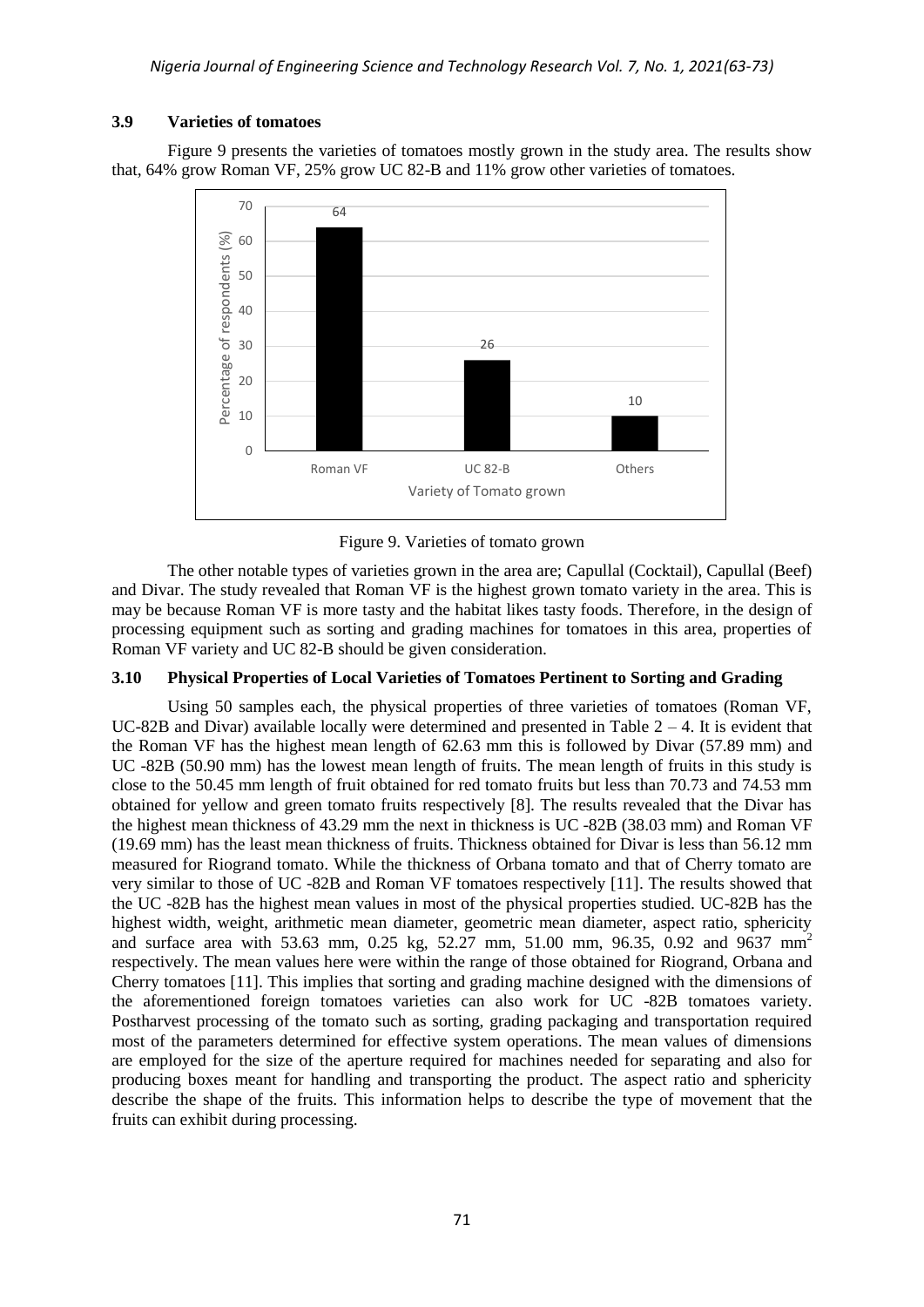| Variety          | Properties                              | Mean    | Min     | Max       | Standard | Variance              |
|------------------|-----------------------------------------|---------|---------|-----------|----------|-----------------------|
|                  |                                         | values  |         | Deviation |          |                       |
|                  | Length $(L)$ (mm)                       | 62.63   | 30.04   | 75.21     | 24.43    | 596.85                |
|                  | Width $(W)$ (mm)                        | 37.89   | 22.35   | 53.43     | 7.34     | 53.87                 |
|                  | Thickness (T) (mm)                      | 19.69   | 16.50   | 22.87     | 2.81     | 7.91                  |
|                  | Weight (kg)                             | 0.063   | 0.0005  | 0.086     | 0.04     | 0.0014                |
|                  | Arithmetic mean $(D_a)$ (mm)            | 45.56   | 25.72   | 49.39     | 10.90    | 118.12                |
| Roman VF         | Geometric mean $(D_g)$ (mm)             | 34.50   | 24.80   | 44.20     | 8.70     | 74.91                 |
|                  | Aspect ratio $(R_a)$ (%)                | 84.30   | 66.60   | 102       | 26.82    | 719.34                |
|                  | Sphericity $(S)$                        | 0.76    | 0.82    | 14.41     | 1.15     | 1.33                  |
|                  | Surface area $(S_f)$ (mm <sup>2</sup> ) | 4835    | 1932    | 6138      | 2071     | $4.28 \times 10^{6}$  |
|                  |                                         |         |         |           |          |                       |
|                  | Length $(L)$ (mm)                       | 50.90   | 28.45   | 73.34     | 9.12     | 83.10                 |
|                  | Width (W) (mm)                          | 53.63   | 30.45   | 76.80     | 11.83    | 140                   |
|                  | Thickness (T) (mm)                      | 38.03   | 20.00   | 56.05     | 9.58     | 91.80                 |
|                  | Weight (kg)                             | 0.25    | 0.001   | 0.50      | 0.5      | 0.25                  |
|                  | Arithmetic mean $(D_a)$ (mm)            | 52.27   | 23.60   | 60.94     | 8.67     | 75.30                 |
| $82 - B$         | Geometric mean $(D_g)$ (mm)             | 51.00   | 29.40   | 72.60     | 13.64    | 186                   |
| $\sum_{i=1}^{n}$ | Aspect ratio $(R_a)$ (%)                | 96.35   | 80.70   | 112       | 17.32    | 300                   |
|                  | Sphericity (S)                          | 0.92    | 0.7990  | 1.0496    | 0.095    | $9.10 \times 10^{-3}$ |
|                  | Surface area $(S_f)$ (mm <sup>2</sup> ) | 9637.00 | 2715    | 16559     | 5391     | $2.91 \times 10^{7}$  |
|                  |                                         |         |         |           |          |                       |
|                  | Length $(L)$ (mm)                       | 57.89   | 28.01   | 87.76     | 23       | 523                   |
|                  | Width (W) (mm)                          | 48.35   | 30.61   | 50.09     | 65.70    | 4317                  |
|                  | Thickness (T) (mm)                      | 43.29   | 29.80   | 56.78     | 7.94     | 63.10                 |
|                  | Weight (kg)                             | 0.17    | 0.013   | 0.22      | 0.078    | 0.0061                |
|                  | Arithmetic mean $(D_a)$ (mm)            | 51.61   | 29.42   | 73.80     | 14       | 196                   |
| Divar            | Geometric mean $(D9)$ (mm)              | 48.84   | 23.34   | 60.33     | 8.72     | 76.01                 |
|                  | Aspect ratio $(R_a)$ (%)                | 85.61   | 71.22   | 100       | 8.49     | 72.04                 |
|                  | Sphericity (S)                          | 0.77    | 0.79    | 0.7570    | 0.14     | 0.02                  |
|                  | Surface area $(S_f)$ (mm <sup>2</sup> ) | 8572.94 | 1711.40 | 11434.48  | 2967.40  | $8.80 \times 10^{6}$  |

Table 2. Physical properties of tomatoes

# **4 CONCLUSIONS**

Studies on tomato sorting and grading in the tomato production cluster area of Kano State were carried out. The study shows that 88% of the tomato processors are young and active people whose jobs need to be enhanced because the young and the old population depend on them. Only 15% of the respondents have experience of 10 years and above, indicating the tediousness of the work that makes many people stop the work as they are ageing. A total of 87% of the respondents agreed that sorting and grading are very important and they greatly affect the sales of tomatoes. Variety, colour, size and spoilage of tomatoes are the factors that are mostly considered by buyers of tomatoes. UC-82B variety of tomato has the highest mean values in most of the physical properties measured, having a width, weight, arithmetic mean diameter, geometric mean diameter, aspect ratio, sphericity and surface area of 53.63 mm, 0.25 kg, 52.27 mm, 51.00 mm, 96.35, 0.92 and 9637 mm<sup>2</sup> respectively.

# **REFERENCES**

- 1. Gastélum-Barrios, A., Bórquez-López, R.A., Rico-García, E., Toledano-Ayala, M. and Soto-Zarazúa, G.M. (2011). Tomato quality evaluation with image processing: A review. *African Journal of Agricultural Research*, vol. 6, no. 14, pp. 3333-3339. <http://www.academicjournals.org/AJAR>
- 2. Arah, I.K., Ahorbo, G.K., Anku, E.K., Kumah, E.K. and Amaglo, H. (2016). Postharvest Handling Practices and Treatment Methods for Tomato Handlers in Developing Countries: A Mini-Review. *Hindawi Publishing Corporation Advances in Agriculture*, Article ID 6436945, 8 pages<http://dx.doi.org/10.1155/2016/6436945>